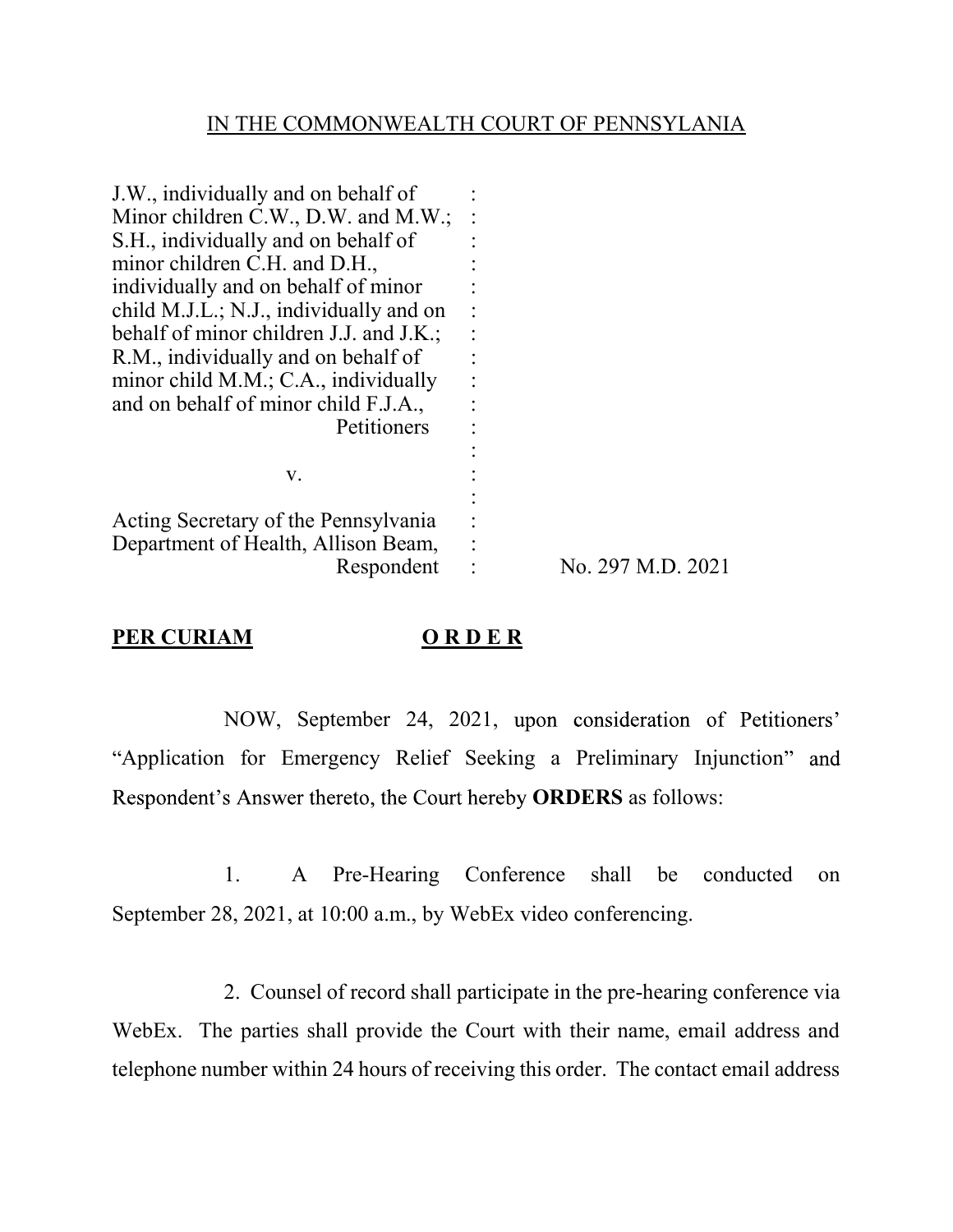for the Court is: CommCourtRemote@pacourts.us. The Court will provide counsel with the information for connecting to the conference. To facilitate participation in the conference, various WebEx applications are available for download at pacourts.webex.com. Please see the Protocol for WebEx Video Proceedings, attached to this order. The parties are directed to connect to the hearing 15 minutes before the starting time. In the event of technical difficulties, please contact the Court's IT staff at 717-255-1626. All other inquiries should be directed to the Prothonotary's Office.

 Petitioners shall promptly serve a copy of this Order on Respondent and thereafter promptly file a proof of service of same.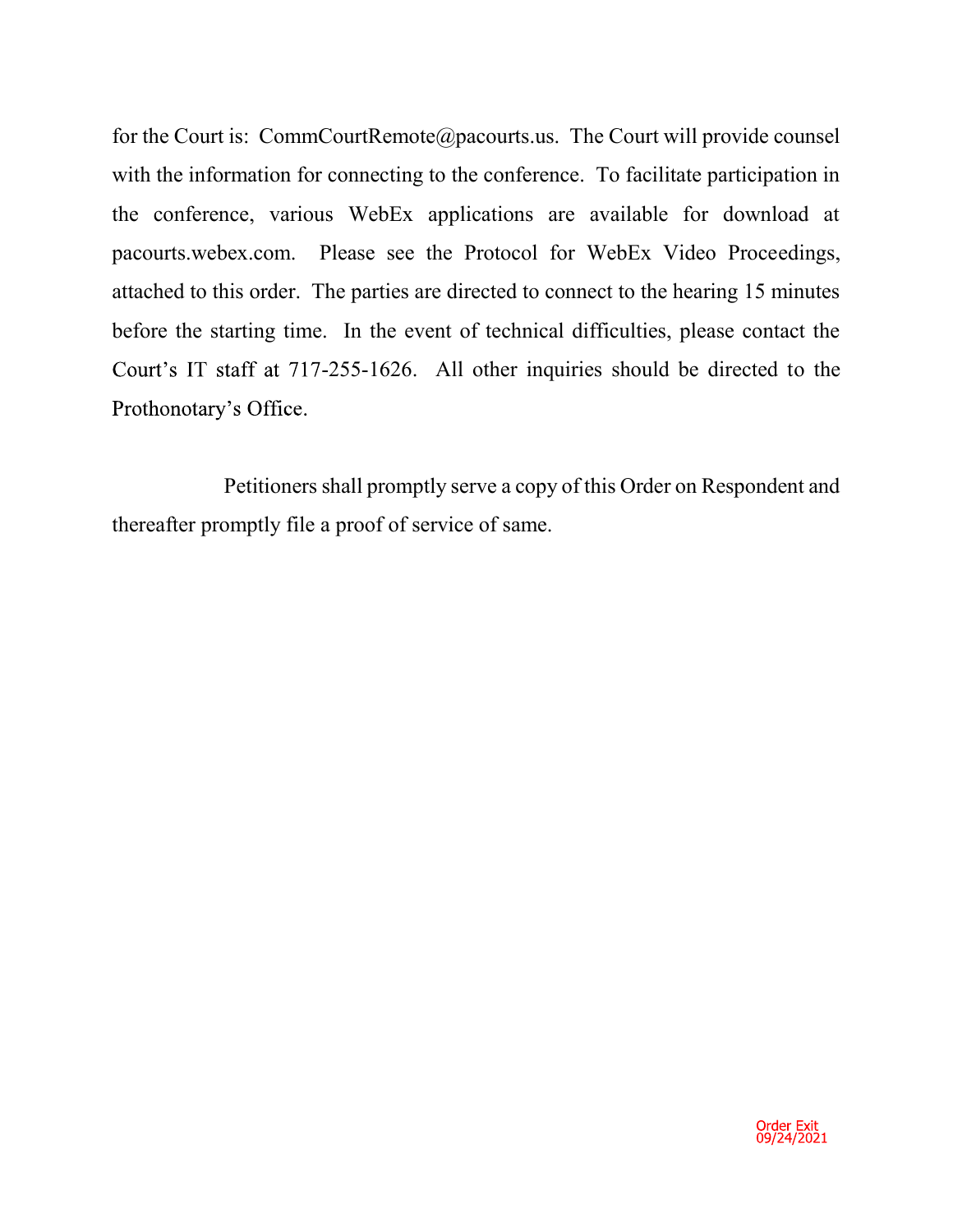## **Protocol for WebEx Video Hearings**



## **1. Protocol BEFORE the hearing:**

- $A_{\cdot}$ Twenty-four (24) hours before the scheduled hearing, the Court shall provide counsel and the court reporter with the information for connecting to the video hearing, including the date and time of the hearing. This invitation will be sent by email.
- **B.** It is the responsibility of counsel to provide the connection information to their clients and witnesses.
- $C_{\cdot}$ It is the responsibility of all parties to provide the Court with their contact information. An email address will be required to join the video.
- D. A witness list must be provided to the Court by the date set forth in the court's scheduling order, and otherwise no later than forty-eight (48) hours before the hearing, with a valid email address for each witness. The Court will provide the attorneys with a contact email to which the witness list should be sent. The witness list shall include the case caption and docket number and the full name of each prospective witness.
- All participants must appear by video connection unless otherwise  $E_{\rm{r}}$ authorized by the Court.
- $F_{\cdot}$ Email invitations will be sent to participants 24 hours before the hearing. If a participant has not received the email invitation from the Court, please check your SPAM or Junk folder before contacting the Court.
- G. All parties and witnesses must connect to the hearing or call into the video system at least 15 minutes before the scheduled start time.

## **2. Minimum Technology requirements:**

- All attorneys and pro se parties appearing before the Court must have А. one of the following:
	- $1.$ A computer with a functioning web camera, microphone and speakers;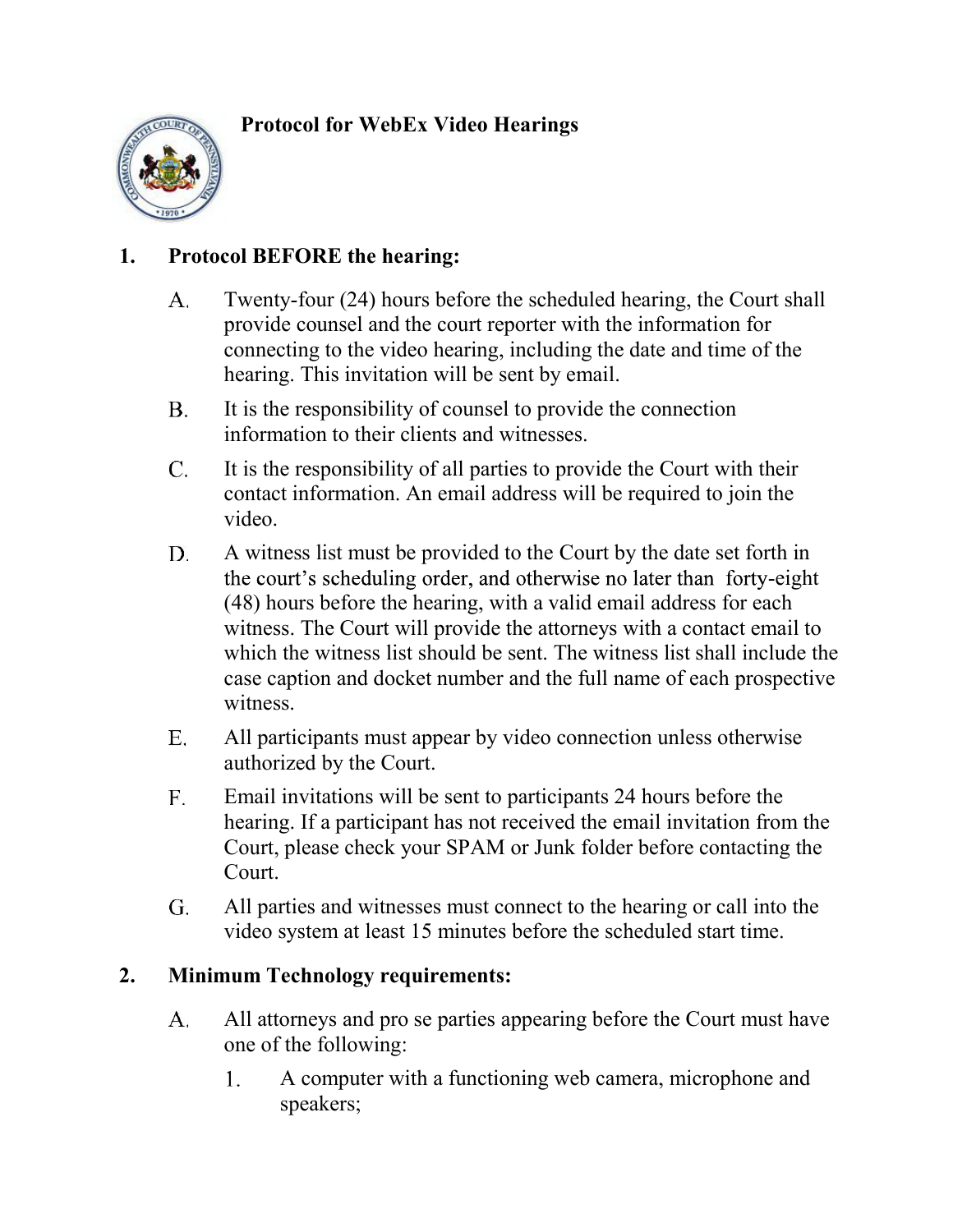- $2.$ A video conferencing system that supports Session Initiation Protocol (SIP) calling;
- A tablet device that supports Cisco WebEx with a functioning 3. forward facing camera, microphone and speakers; or
- $4.$ An alternative device used to connect to Cisco WebEx in the past.
- **B.** If you experience audio issues with your computer/tablet audio, the Court recommends that you have our system call you by using the option listed in 5.C below.
- $\mathbf{C}$ . The Court's IT Department will endeavor to contact counsel and witnesses in advance of the hearing to test their connection to the WebEx platform.

## **3. Ground Rules and Video Conferencing Etiquette:**

- $A_{\cdot}$ When not speaking, please mute your microphone. This helps prevent background noise.
- **B.** Earbuds or headphones are preferable to avoid feedback.
- $\mathbf{C}$ . Be aware of your behavior. Because you are on a video conference, people can see what you are doing at all times and *WebEx video conferences are recorded*. Further, others may view the proceedings via public livestream web link that will be provided to the parties and posted to the Court's website in advance of the proceeding.
- If connecting from a laptop, plug in the laptop wall power. D.
- $E_{\star}$ Follow all instructions in the video conference invitation and note important supplemental information, such as a backup phone number in case you are disconnected.
- $F<sub>1</sub>$ Please be respectful; speak slowly and only one at a time.
- G. Try not to speak over other parties. There is a slight delay when using video technology.
- $H<sub>1</sub>$ The Court appointed crier will be on the call to open and close court and to swear-in witnesses if needed.

# **Technical Support**

**If you have any questions or need technical assistance, contact 717-255-1626.**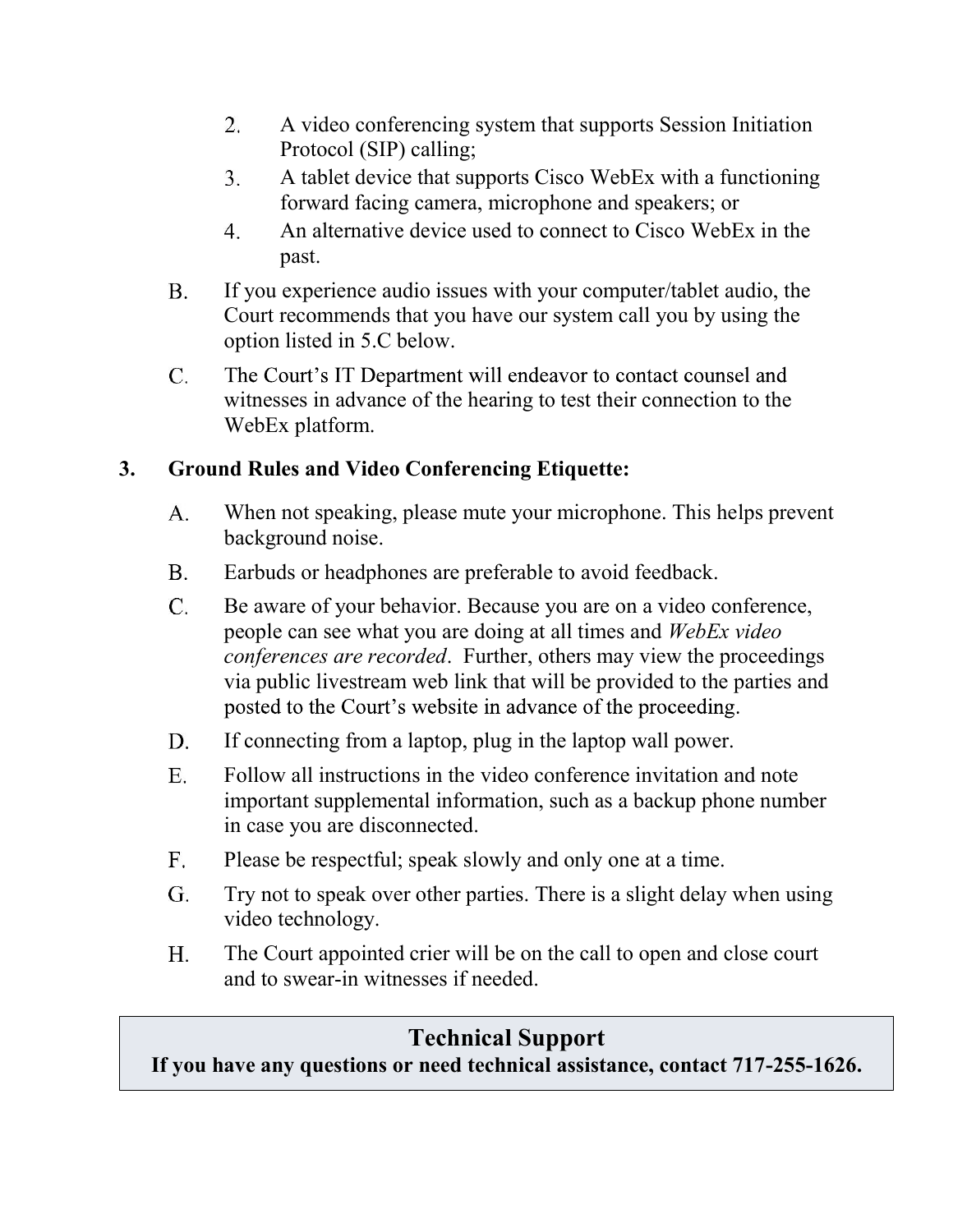### **4. Invitation from the Court:**

Prior to your scheduled hearing, you will receive an email from the  $A_{\cdot}$ Court with connection instructions. Please make sure to monitor your SPAM or Junk folder so that you receive the message. It should come from @pacourts.us. Here is the information from a sample invitation.

| Commonwealth Court Legal Systems invites you to join this Webex meeting. |                                                                            |  |
|--------------------------------------------------------------------------|----------------------------------------------------------------------------|--|
|                                                                          | Meeting number (access code): 613 778 564<br>Meeting password: Cy54FR39aBE |  |
|                                                                          | Wednesday, March 25, 2020                                                  |  |
|                                                                          | 8:00 am   (UTC-04:00) Eastern Time (US & Canada)   10 mins                 |  |
|                                                                          | Join meeting                                                               |  |
| Join by phone                                                            |                                                                            |  |
|                                                                          | Tap to call in from a mobile device (attendees only)                       |  |
|                                                                          | 1-855-244-8681 Call-in toll-free number (US/Canada)                        |  |
|                                                                          | 1-650-479-3207 Call-in toll number (US/Canada)                             |  |
|                                                                          | <b>Toll-free calling restrictions</b>                                      |  |
|                                                                          |                                                                            |  |
|                                                                          | Join from a video system or application                                    |  |
|                                                                          | Dial 613778564@pacourts.webex.com                                          |  |
|                                                                          | You can also dial 173.243.2.68 and enter your meeting number.              |  |
|                                                                          | Join using Microsoft Lync or Microsoft Skype for Business                  |  |

- **B.** In the invitation, there are multiple connection options:
	- 1. WebEx: Click on the Green *Join Meeting* button.
	- $\overline{2}$ . Phone: Dial either of the numbers listed under *Join by phone*. When prompted, enter the Meeting number (access code) listed near the top of the invitation.
	- $3.$ Use the SIP dial in connection number provided for non-WebEx devices such as video conferencing systems.  $\Phi$
	- Microsoft Lync/Skype for Business connection information is  $4.$ also provided.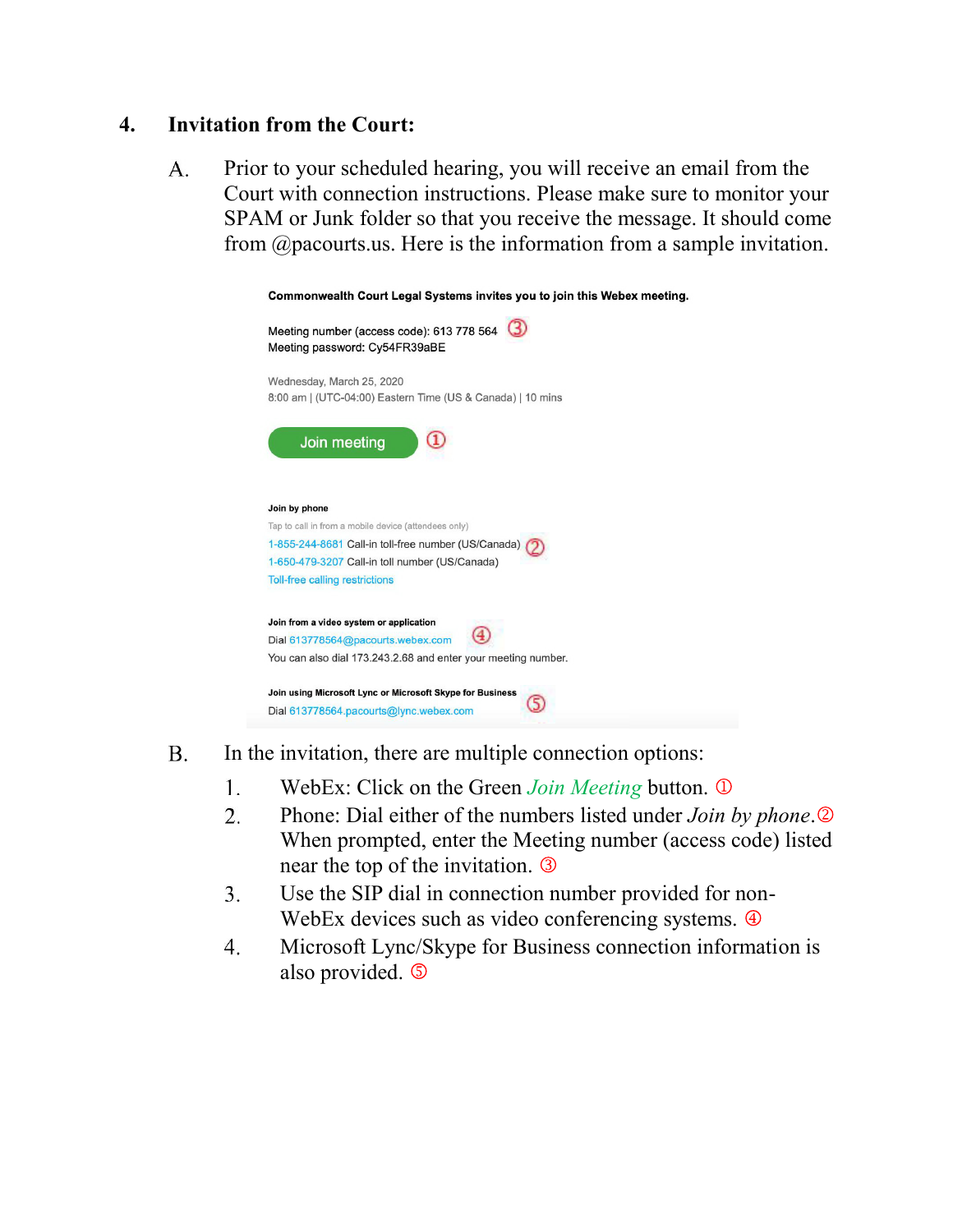#### **5. Controls while connected to WebEx:**

Once connected to a meeting, if you move your mouse, the below  $A_{\cdot}$ control panel should appear. These are the normal controls, but some of them may be disabled which means they will not appear. The icons will be the same.



- **B.** From left to right, the controls are:
	- Mute/unmute microphone 1.
	- $2.$ Turn on/off camera
	- $3.$ Share your desktop
	- Recording control (Only available to the Court)  $\mathbf{4}$ .
	- Open/Close the participant list 5.
	- $6<sup>1</sup>$ Chat windows
	- Options has more controls available  $7.$
	- 8. End Meeting
- $\mathbf{C}$ . Under the More Options button (7 above, the 3 dots icon). If you are having audio difficulties with your computer audio, you can have the system call you. Click on the 3 dots icon and then choose Audio Connection.